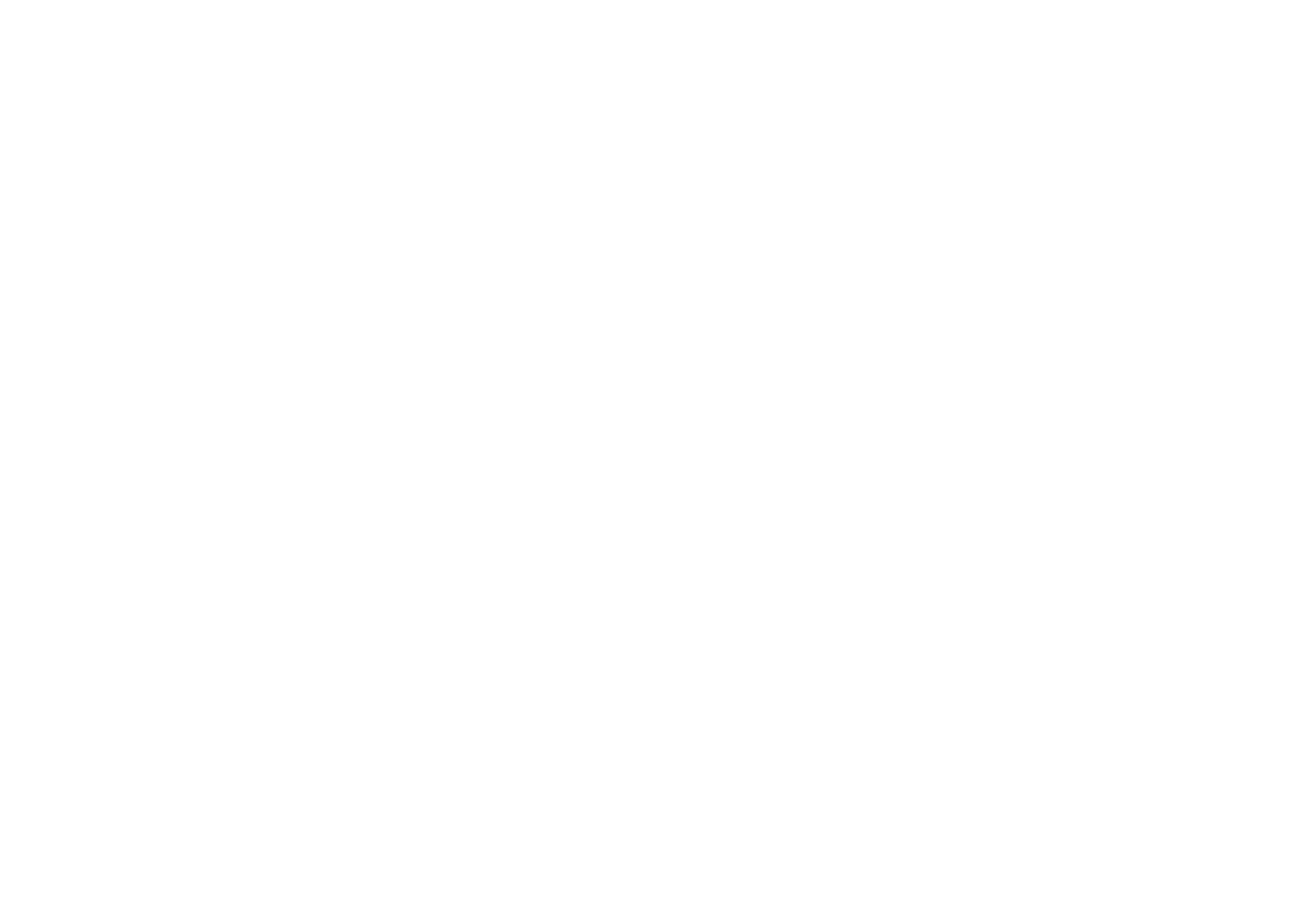**Manual** 2013-14 Lab. confirmed 8 2014 -15 Lab. confirmed 2015 - 16 Lab. confirmed Ш  $-$  2013 - 14 Incidence  $-2014 - 15$  Incidence  $-2015 - 16$  Incidence  $\overline{0}$  $^{\circ}$  0  $\mathbf{g}$  $\overline{9}$  $\Lambda$ 9  $\overline{2}$  $\overline{3}$  $\Delta$  $\overline{7}$ **Weeks** Figure 1 2013-14 Lab. confirmed **Bullet** 2014-15 Lab. confirmed 2015-16 Lab. confirmed **SARL**  $-2013-14$  Encounters 2014-15 Encounters  $-$ 0 $-$ 2015-16 Encounters a de coma a  $\circ$  $\overline{0}$  $\overline{7}$ 11 12  $\overline{2}$  $\overline{4}$ **Weeks** 

Influenza-like illness (ILI) and Severe acute respiratory infections (SARI) 2013-14; 2014-15; 2015-16 season, by sentinel bases. (in the columns laboratoryconfirmed cases \*)

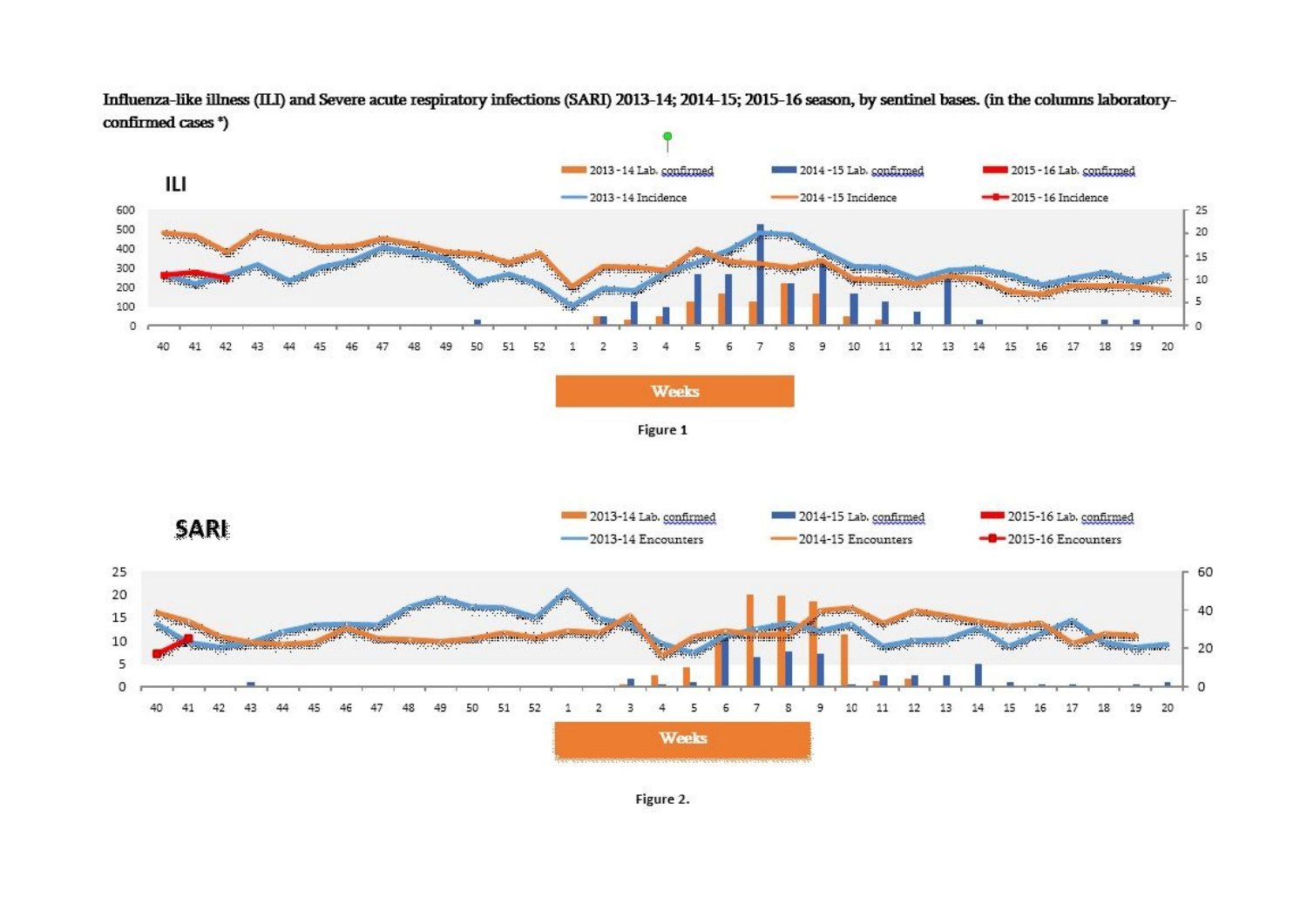#### Measles

| Age group    | Measles cases in<br>Georgia | Hospitalized | Measles cases in<br>Tbilisi | Hospitalized | Laboratory<br>confirmed |
|--------------|-----------------------------|--------------|-----------------------------|--------------|-------------------------|
| $0-1$        | 1130                        | 494          | 554                         | 237          | 99                      |
| $1-4$        | 1706                        | 604          | 732                         | 295          | 138                     |
| $5 - 14$     | 1712                        | 468          | 576                         | 204          | 128                     |
| $15-19$      | 1286                        | 429          | 600                         | 207          | 130                     |
| $20 - 29$    | 3457                        | 1192         | 1695                        | 622          | 447                     |
| 30-59        | 2180                        | 734          | 1194                        | 447          | 276                     |
| $60+$        | 22                          | 7            | 14                          | 5            | 3                       |
| <b>Total</b> | 11 493                      | 3928         | 5 3 6 5                     | 2017         | 1221                    |

# January 1, 2013 to present (19.10.2015)

# Reporting period: January 1, 2015 to present (19.10.2015)

During the reporting period number of measles cases in country was 431, incidence per 100 000 population (number of population was changed according to census that was done in 2014) – 11,5.

In Tbilisi was registred 255 measles cases, incidence per 100 000 population (number of population was changed according to census that was done in  $2014$ ) – 22,8.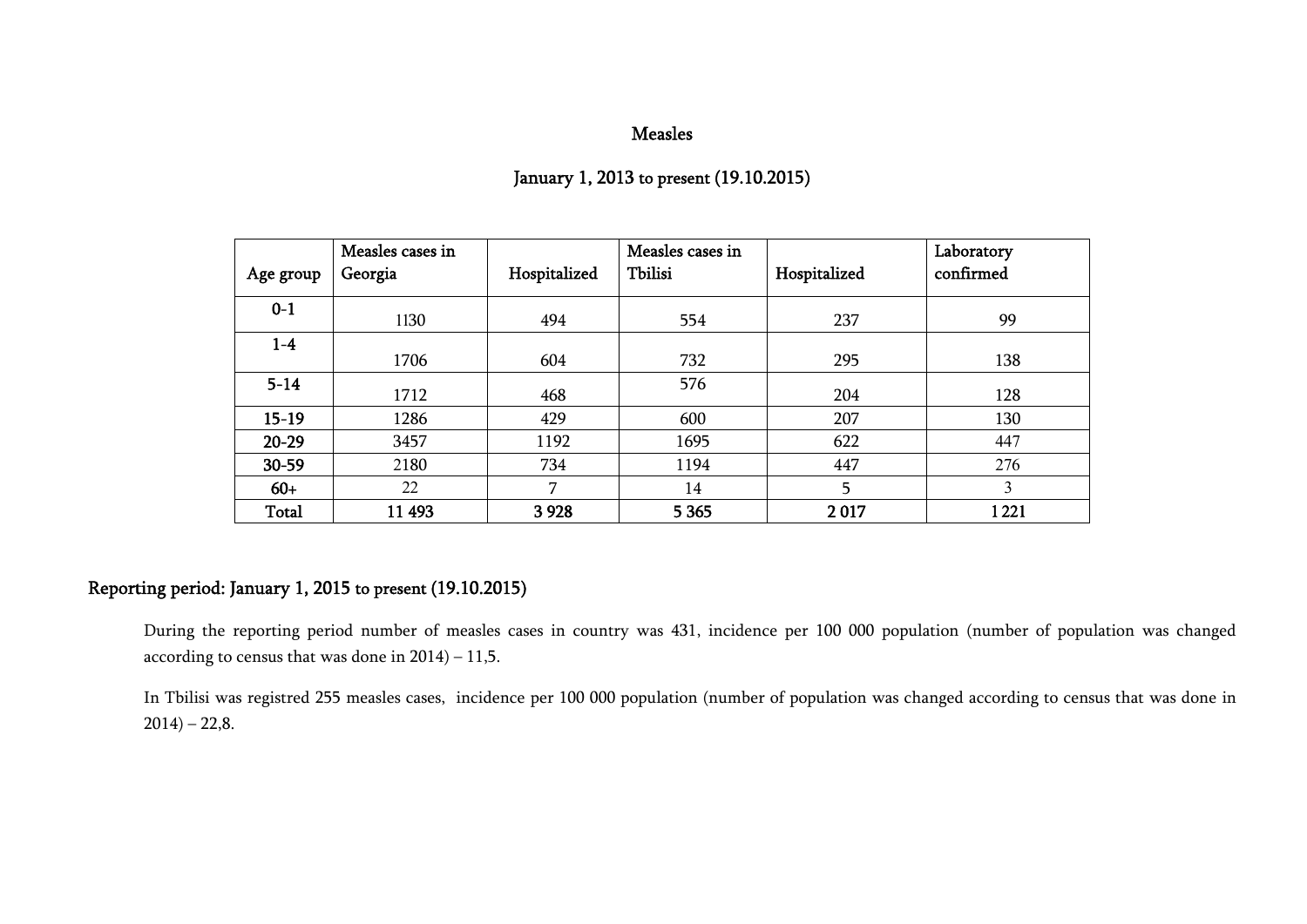## Reporting period: 13.10 – 19.10

## 13.10. 2015. LTD "Globalmed" company reported one doubtful case of rabies:

Patient was 4 month age female infant, who lives in Tbilisi. Specimen (saliva) was taken on October 14.10 for laboratory investigation, because of accompanying respiratory infection, another specimen was swabs from nasopharynx (tested for respiratory viruses). By rapid PCR test rabies wasn't confirmed, but *St. Pneumoniae* and *Parainfluenza 3*- virus diseases were diagnosed. For now baby recovered and is discharged from hospital

This year cases of *Shigeloses* increased - 625.